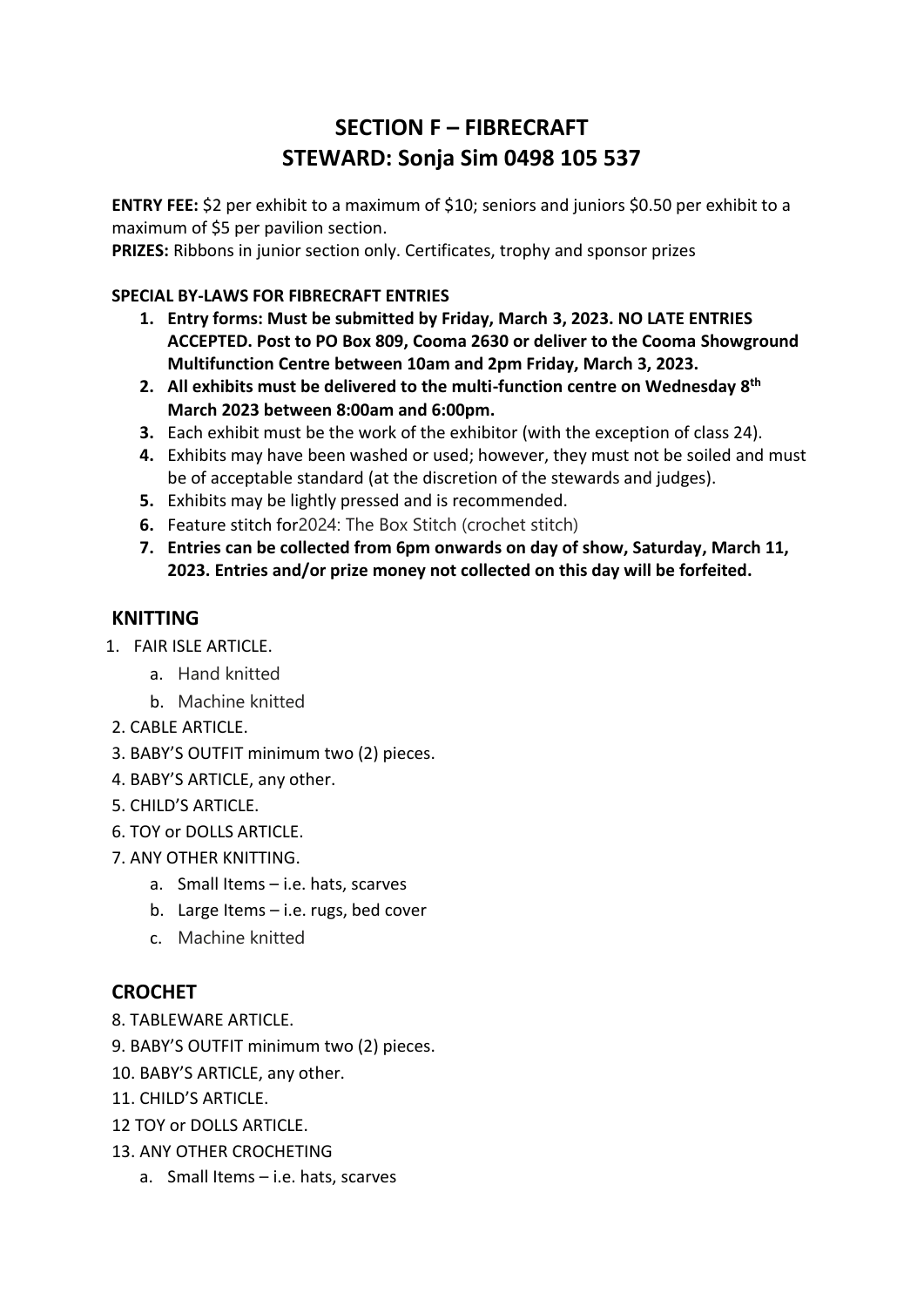b. Large Items – i.e. rugs, bed cover

#### **SPINNING**

A staple of original fibre, washed, plied and skeined, to be attached to each entry, not less than 50g.

14. HANDSPUN ANY FIBRE.

15. HANDSPUN MERINO FIBRE direct from fleece, washed and prepared by exhibitor.

## **HANDSPUN FIBRE ARTICLE**

Each article to be crafted by exhibitor and a staple of original fibre to be attached to each entry.

16. KNITTED or CROCHETED ARTICLE using handspun fibre.

#### **FELTING**

17. ANY ARTICLE.

## **WEAVING**

18. ANY ARTICLE.

#### **JUNIORS**

12 years and under. Please include age of exhibitor 19. ANY ARTICLE.

#### **NOVICE**

Exhibitor must not have won a prize at any show. 20. ANY ARTICLE IN FIBRECRAFT

#### **SENIOR CITIZENS** (65 years and over)

21. KNITTED or CROCHETED ARTICLE (Small Items).

22. KNITTED or CROCHETED ARTICLE (Large Items).

# **RECYCLED**

23. ANY ARTICLE may be knitted, crocheted etc, recycled fibre of any description. Please include short explanation where necessary.

# **MULTIPLE MAKERS**

24. ANY ARTICLE made by more than one person. Entry may be a combination of any of the above classes with or without surface decoration. Please specify person's names and contribution made by each person.